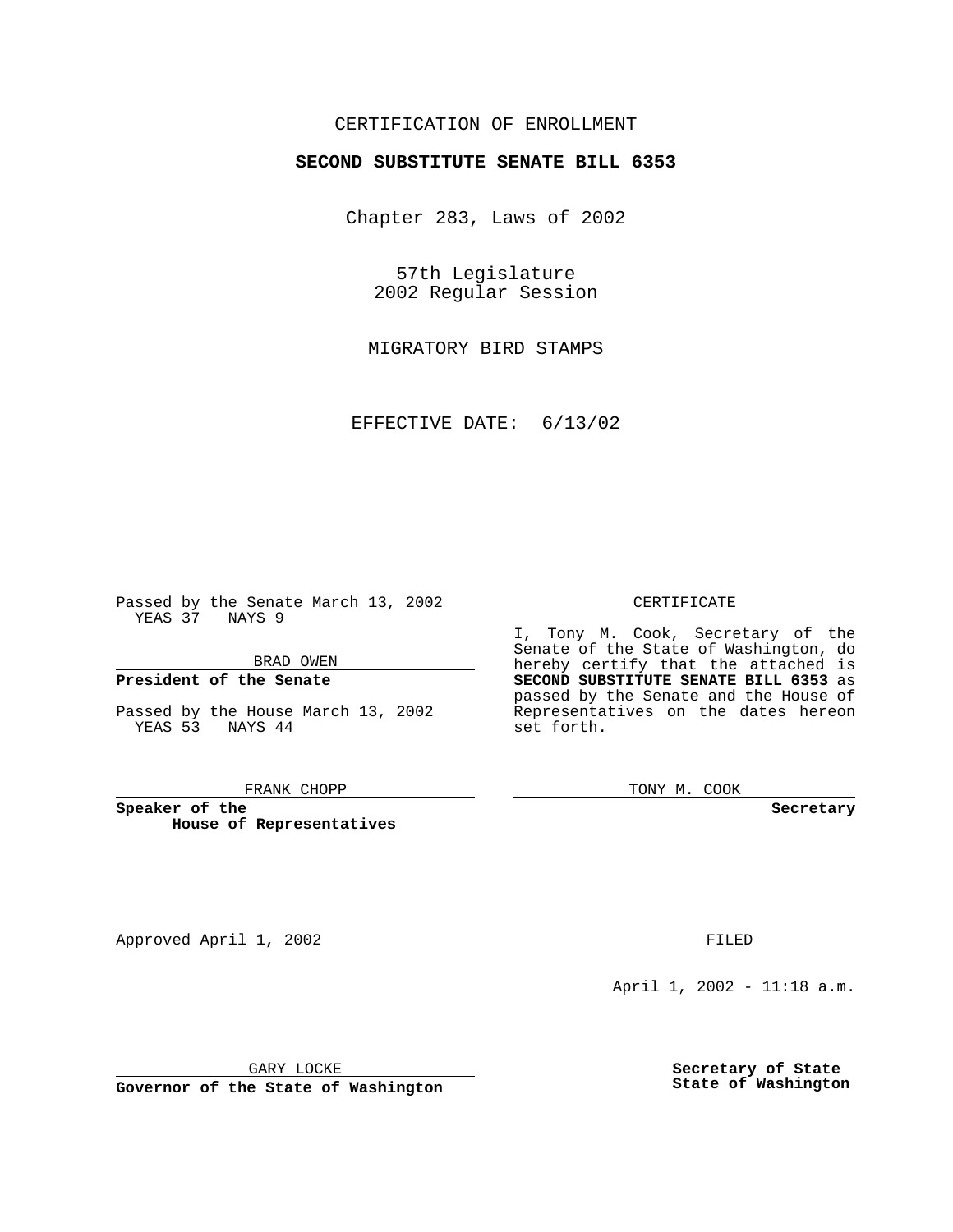# **SECOND SUBSTITUTE SENATE BILL 6353** \_\_\_\_\_\_\_\_\_\_\_\_\_\_\_\_\_\_\_\_\_\_\_\_\_\_\_\_\_\_\_\_\_\_\_\_\_\_\_\_\_\_\_\_\_\_\_

\_\_\_\_\_\_\_\_\_\_\_\_\_\_\_\_\_\_\_\_\_\_\_\_\_\_\_\_\_\_\_\_\_\_\_\_\_\_\_\_\_\_\_\_\_\_\_

AS AMENDED BY THE HOUSE

Passed Legislature - 2002 Regular Session

### **State of Washington 57th Legislature 2002 Regular Session**

**By** Senate Committee on Ways & Means (originally sponsored by Senators Haugen, Oke and Jacobsen)

READ FIRST TIME 02/12/2002.

 AN ACT Relating to migratory bird stamps; and amending RCW 77.32.350 and 77.12.670.

BE IT ENACTED BY THE LEGISLATURE OF THE STATE OF WASHINGTON:

 **Sec. 1.** RCW 77.32.350 and 2000 c 107 s 270 are each amended to read as follows:

 In addition to a small game hunting license, a supplemental permit or stamp is required to hunt for western Washington pheasant or migratory birds.

 (1) A western Washington pheasant permit is required to hunt for pheasant in western Washington. Western Washington pheasant permits must contain numbered spaces for recording the location and date of harvest of each western Washington pheasant.

 (2) The permit shall be available as a season option, a youth full season option, or a three-day option. The fee for this permit is: (a) For the resident and nonresident full season option, thirty-six dollars;

 (b) For the youth full season option, eighteen dollars; (c) For the three-day option, twenty dollars.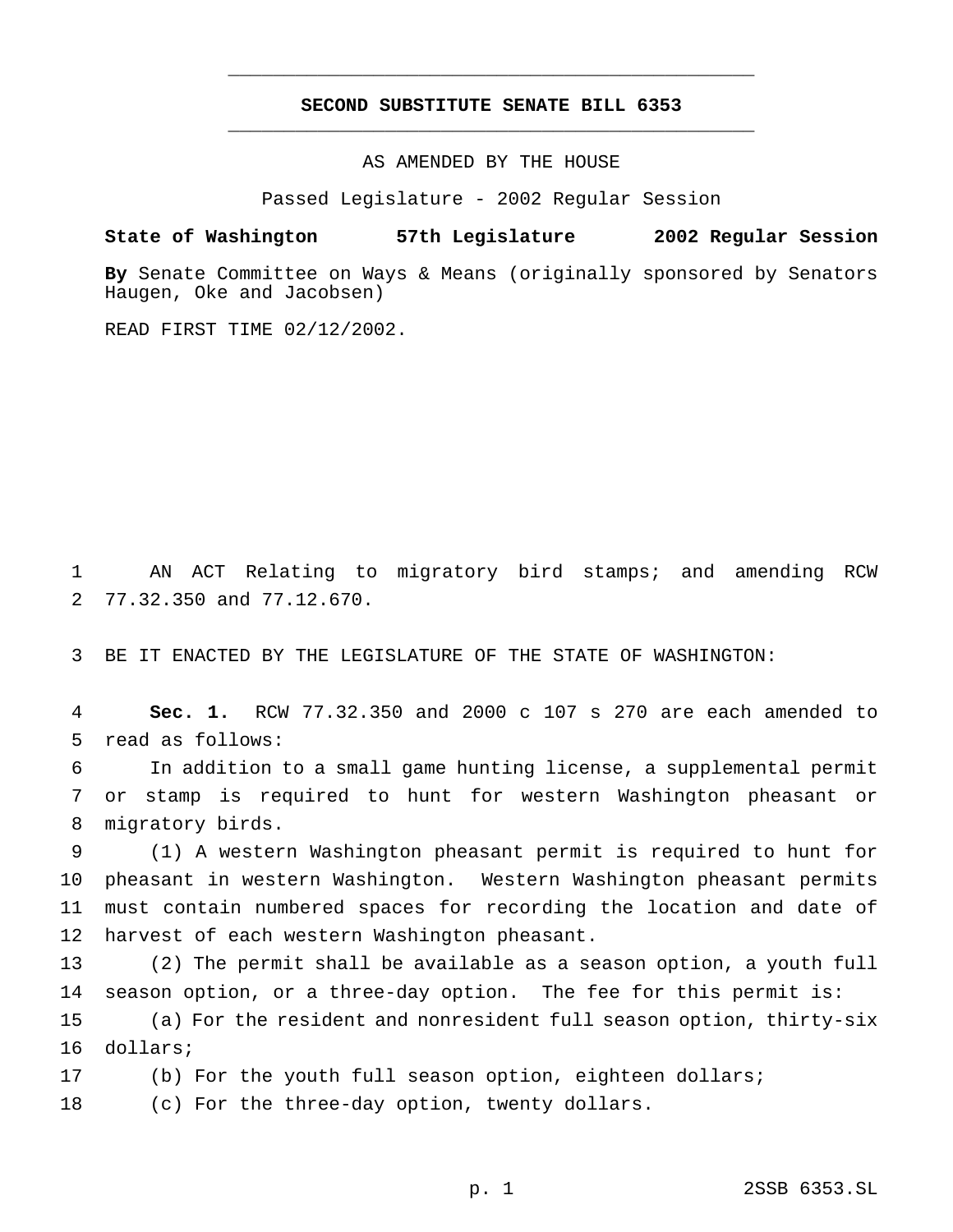(3) ((A migratory bird stamp affixed to a hunting license designated by rule of the commission is required for all persons 3 sixteen years of age or older to hunt migratory birds. The fee for the 4 stamp for hunters is six dollars for residents and nonresidents. The fee for the stamp for collectors is six dollars.

 $(4)$  The migratory bird stamp shall be validated by the signature of 7 the licensee written across the face of the stamp)) A migratory bird validation is required for all persons sixteen years of age or older to hunt migratory birds. The fee for the validation for hunters is ten 10 dollars for residents and nonresidents. The fee for the stamp for collectors is ten dollars.

12 (4) The migratory bird license must be validated at the time of signature of the licensee.

 **Sec. 2.** RCW 77.12.670 and 1998 c 191 s 32 are each amended to read as follows:

 (1) The migratory bird stamp to be produced by the department shall use the design as provided by the migratory waterfowl art committee.

18 (2) All revenue derived from the sale of ((the)) migratory bird 19 license validations or stamps by the department to any person hunting waterfowl or to any stamp collector shall be deposited in the state wildlife fund and shall be used only for that portion of the cost of printing and production of the stamps for migratory waterfowl hunters as determined by subsection (4) of this section, and for those migratory waterfowl projects specified by the director of the department for the acquisition and development of migratory waterfowl habitat in the state and for the enhancement, protection, and 27 propagation of migratory waterfowl in the state. Migratory bird license validation and stamp funds may not be used on lands controlled 29 by private hunting clubs or on private lands that charge a fee for public access. Migratory bird license validation and stamp funds may 31 be used for migratory waterfowl projects on private land where public hunting is provided by written permission or on areas established by 33 the department as waterfowl hunting closures.

 (3) All revenue derived from the sale of the license validation and stamp by the department to persons hunting solely nonwaterfowl migratory birds shall be deposited in the state wildlife fund and shall be used only for that portion of the cost of printing and production of the stamps for nonwaterfowl migratory bird hunters as determined by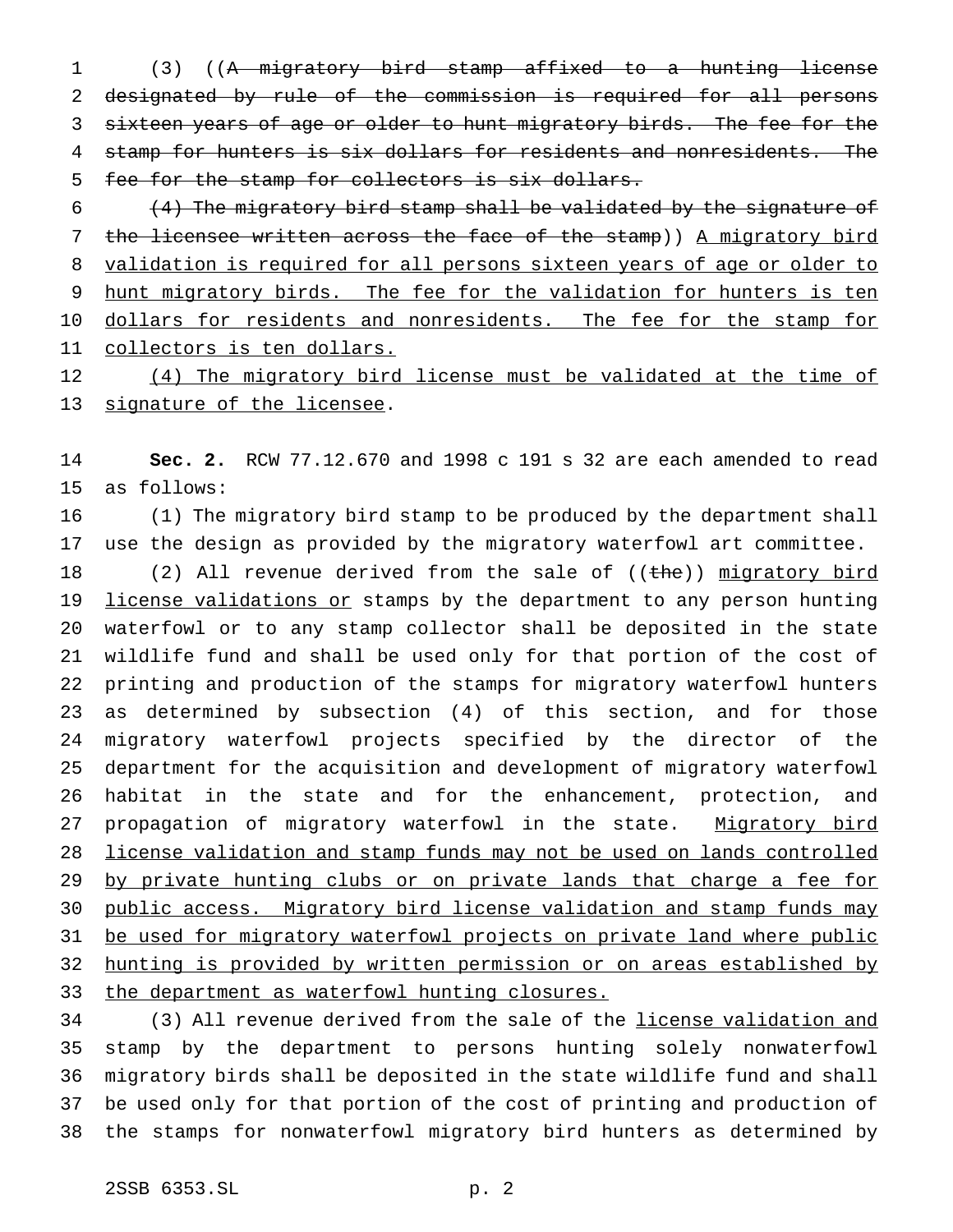subsection (4) of this section, and for those nonwaterfowl migratory bird projects specified by the director for the acquisition and development of nonwaterfowl migratory bird habitat in the state and for the enhancement, protection, and propagation of nonwaterfowl migratory birds in the state.

 (4) With regard to the revenue from license validation and stamp sales that is not the result of sales to stamp collectors, the department shall determine the proportion of migratory waterfowl hunters and solely nonwaterfowl migratory bird hunters by using the yearly migratory bird hunter harvest information program survey results or, in the event that these results are not available, other similar survey results. A two-year average of the most recent survey results shall be used to determine the proportion of the revenue attributed to migratory waterfowl hunters and the proportion attributed to solely nonwaterfowl migratory bird hunters for each fiscal year. For fiscal year 1998-99 and for fiscal year 1999-2000, ninety-six percent of the stamp revenue shall be attributed to migratory waterfowl hunters and four percent of the stamp revenue shall be attributed to solely nonwaterfowl migratory game hunters.

 (5) Acquisition shall include but not be limited to the acceptance of gifts of real estate or any interest therein or the rental, lease, or purchase of real estate or any interest therein. If the department acquires any fee interest, leasehold, or rental interest in real property under this section, it shall allow the general public reasonable access to that property and shall, if appropriate, 26 ((insure)) ensure that the deed or other instrument creating the interest allows such access to the general public. If the department obtains a covenant in real property in its favor or an easement or any other interest in real property under this section, it shall exercise 30 its best efforts to ((insure)) ensure that the deed or other instrument creating the interest grants to the general public in the form of a covenant running with the land reasonable access to the property. The private landowner from whom the department obtains such a covenant or easement shall retain the right of granting access to the lands by written permission, but may not charge a fee for access.

 (6) The department may produce migratory bird stamps in any given year in excess of those necessary for sale in that year. The excess stamps may be sold to the migratory waterfowl art committee for sale to the public.